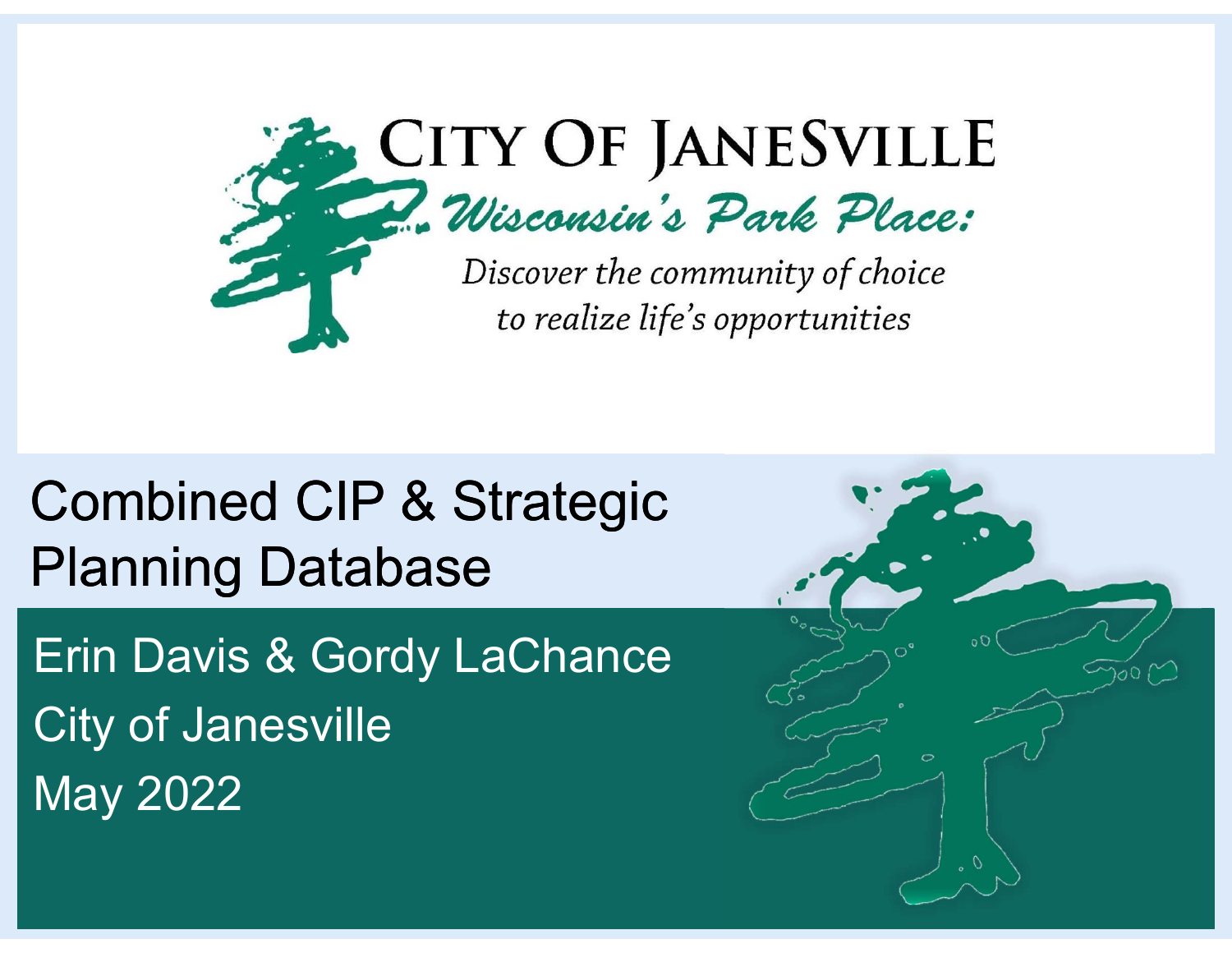- $*$  In 2022, the City of Janesville successfully launched its combined Strategic Plan & Capital Improvement Plan Database
- The Database connects CIP projects to Strategic Plan tasks and replaces an Excel worksheet system



- $*$  **Conceived by the City Manager's Office**
- Developed by the IT Department Systems Analyst
- Any staff with access can enter data, with controls

Wisconsin's Park Place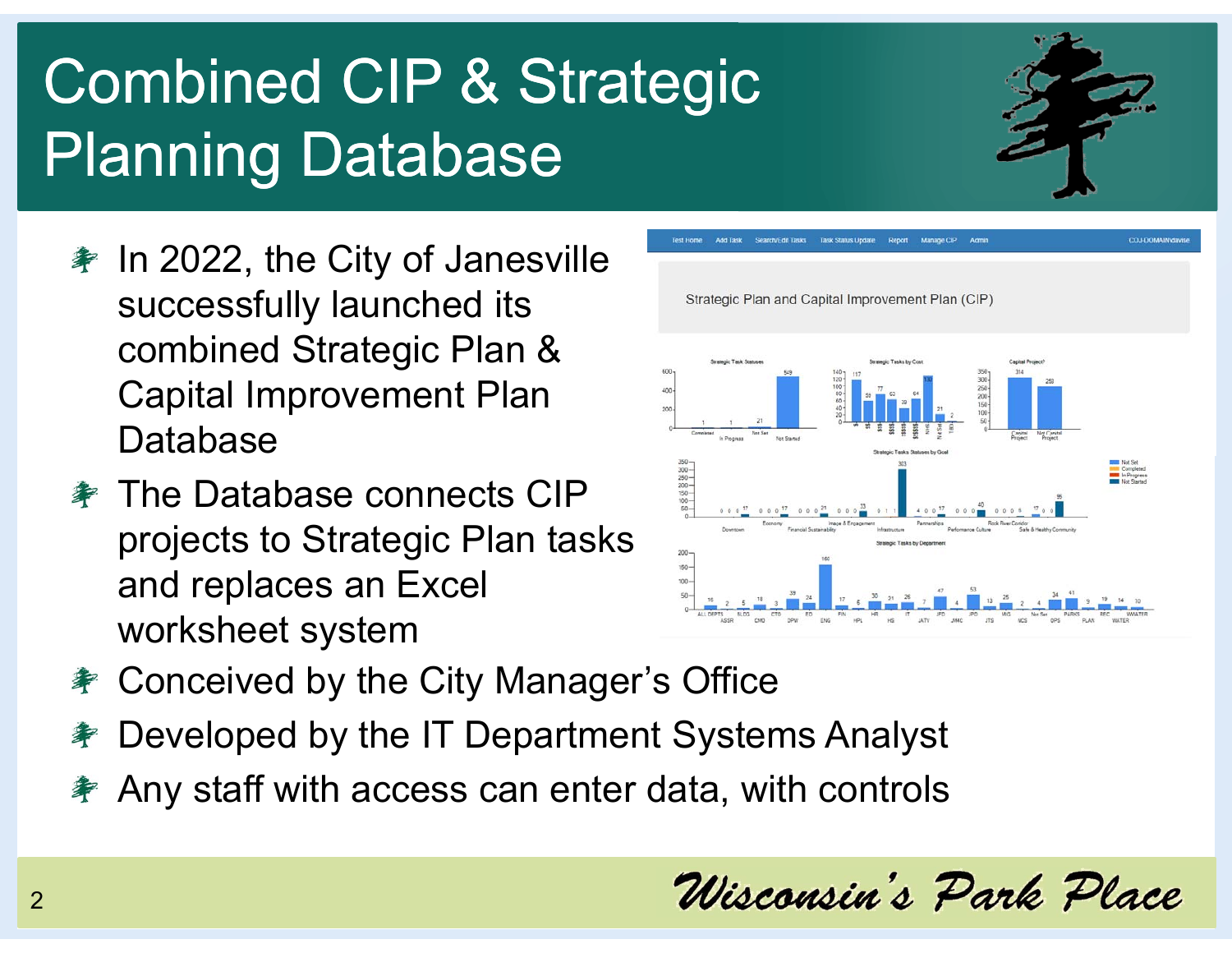

- $*$  **System functionalities include:** 
	- Organization of Strategic Plan tasks by goal, objective, department responsible, and year
	- CIP project information collected includes expense category, project description, and expense and funding schedules. Pictures can be added
	- CIP projects are directly linked to their corresponding tasks, allowing you to make changes to both the Strategic Plan and the CIP at the same time
	- You can move between the projects and tasks with ease

Wisconsin's Park Place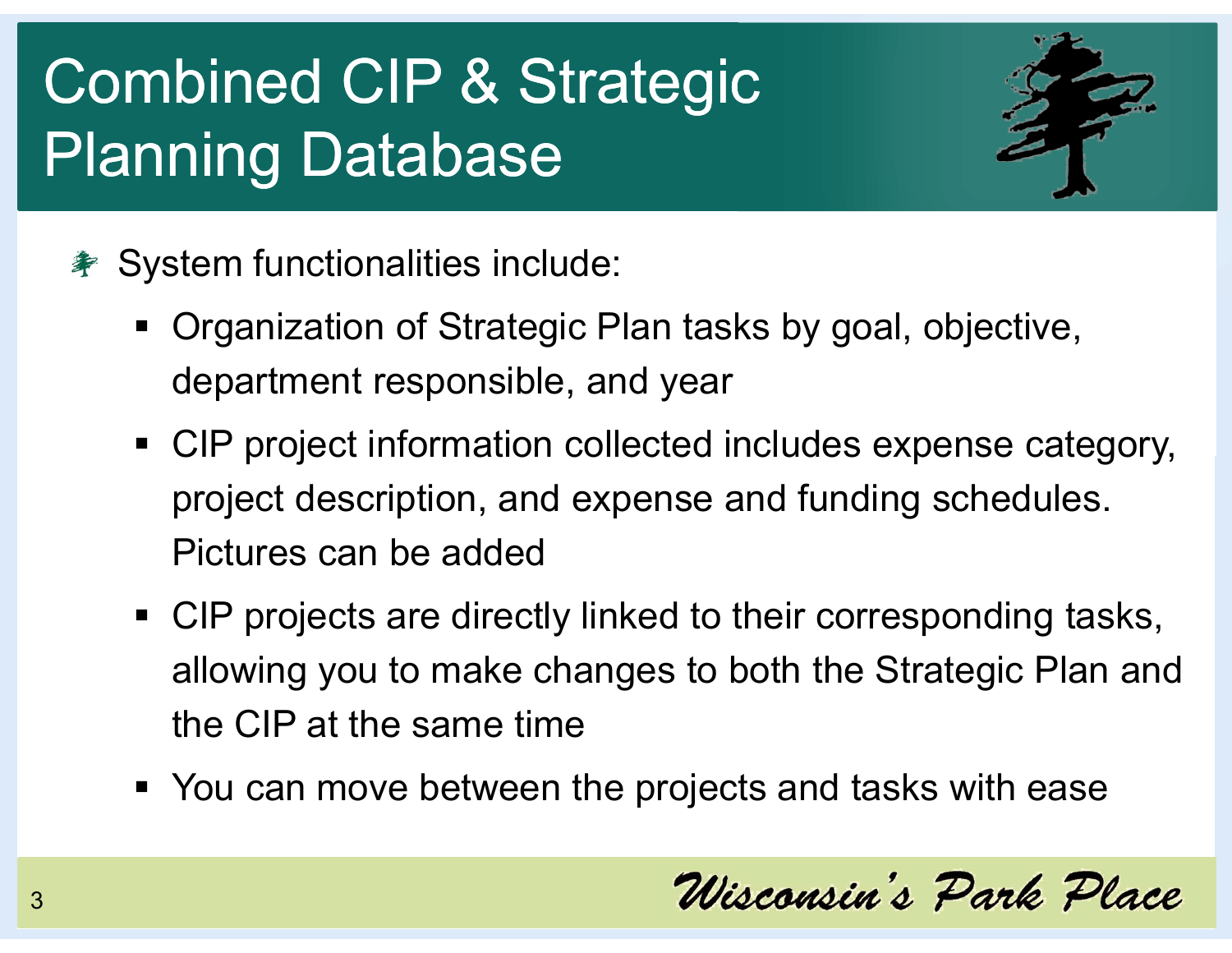

- Additional functionalities include:
	- Task status updates
	- **Reporting at various levels:** 
		- Strategic Plan reporting, including multi-year reports and task status updates.
		- CIP reporting, including by category, responsible department, strategic goal, year, and more
		- Reports can be added by municipal staff based on need and circumstance

Wisconsin's Park Place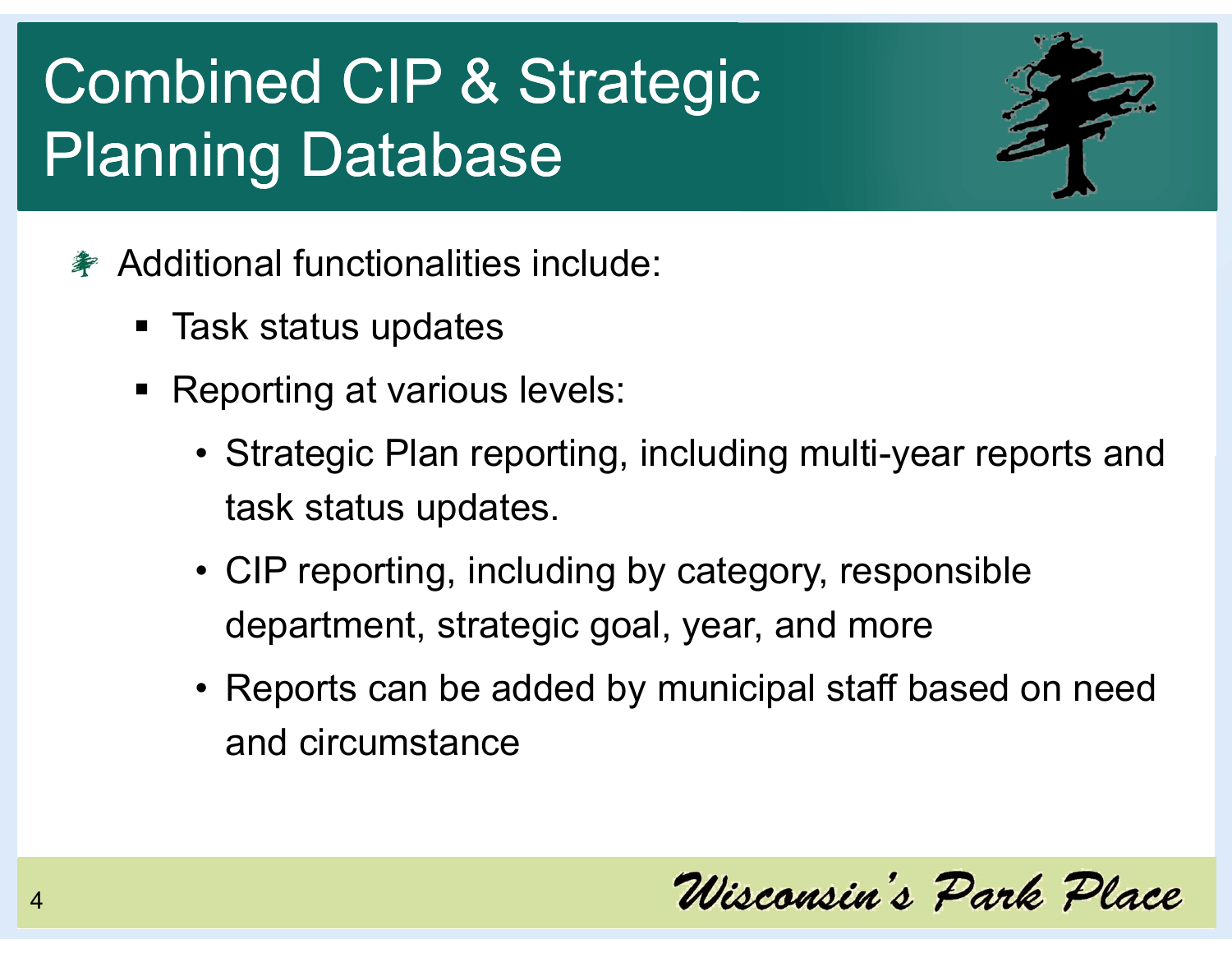

#### Demonstration

Strategic Plan & CIP: http://172.16.1.240/StrategicPlanTestSite

Reporting: http://172.16.1.240/StrategicPlanSite/

Wisconsin's Park Place